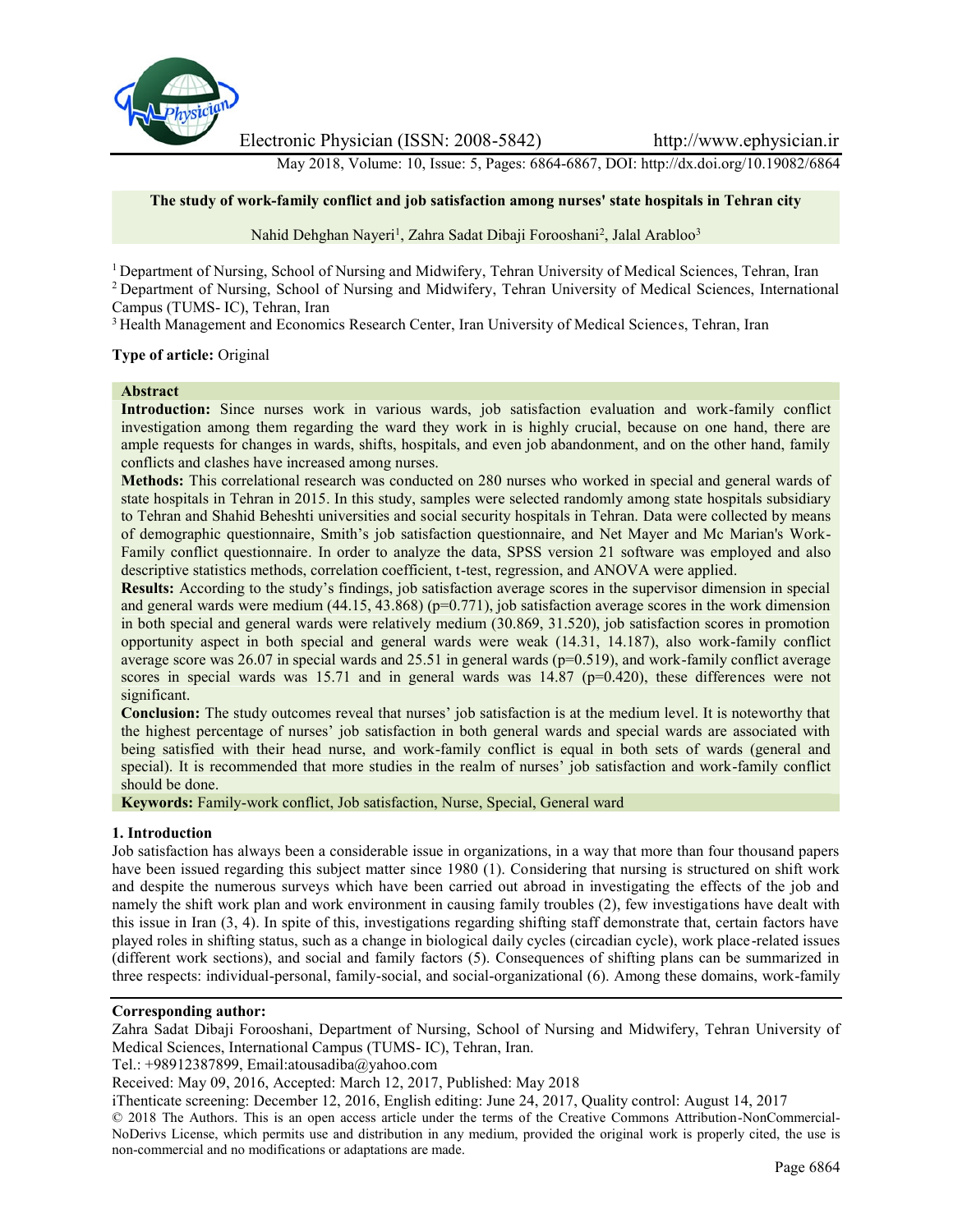conflict has been identified as the most important pressure from family and work domains, and is closely related to job satisfaction, induced mental pressure, different working places, and finally, job stress (7, 8). Disregarding job satisfaction issues and work-family conflicts leads to serious and severe complications in the long term, in such a way that it interrupts the organization's discipline and results in disobedience, reduced sense of responsibility, and ultimately, job abandonment (9). Since in almost all nations, nurses comprise the major part of the workforce of a health system and even in some centers, as much as 80% of personnel are nurses, job satisfaction and work-family conflict related issues are of the utmost importance in nursing (8). Since nurses work in various wards, job satisfaction evaluation and work-family conflict investigation among them regarding the ward they work in is highly crucial, because on one hand, there are ample requests for changes in wards, shifts, hospitals, and even job abandonment, and on the other hand, family conflicts and clashes have increased among nurses (10). This has come about because these people constantly find themselves encountering problems to resolve and fulfilling requirements in their houses and work places, and due to the high level of job stress and lack of free time, their adaptability decreases as well, and therefore they are faced with job dissatisfaction, reduced professional function, and absenteeism as well as intra family problems (11, 12). The purpose of this study was comparison of job satisfaction among nurses working in the special and general wards and Compare work-family conflict, job satisfaction among nurses working in special and general wards.

## **2. Material and Methods**

# *2.1. Research design and sampling*

This Correlational Research was conducted on 280 participants from nurses who worked in special and general wards of state hospitals in Tehran in 2015. In this study, the sample size was determined by Cochrane methods, and 280 samples were selected randomly among state hospitals subsidiary to Tehran and Shahid Beheshti universities and social security hospitals in Tehran. It is worth mentioning that of each university, two were selected randomly.

# *2.2. Instrument, validity, and reliability*

Data were collected by means of demographic questionnaire, Smith's job satisfaction questionnaire, and Net Mayer and Mc Marian's Work-Family conflict questionnaire. Mc Marian's work-family conflict questionnaire. McMarian's work-family conflict questionnaire (1996) comprised of 10 questions of which the first five questions addressed work-family conflict, and the next five questions dealt with family-work conflict. Reliability of the questionnaire obtained to be 0.91 for the first part through Cronbach's alpha and 0.88 for the second part. Questionnaire reliability in Iran with sample volume of 100 people was calculated to be 0.82 for the first part and 0.92 for the second part. Validity of the questionnaire was examined by its constructors through its two parts' correlation with 16 psychological constructs including job satisfaction, life satisfaction, role conflict, and role ambiguity. The results suggest that job satisfaction and life satisfaction have a negative relation with this questionnaire and role conflict and role ambiguity are positively related to this questionnaire. Job Descriptive Index (JDI) was constructed by Smith, Candal, and Halin at Cornel University USA and it is one the most common and accurate tools for job satisfaction evaluation, and has frequently been used in Iran. The instrument includes 54 questions and it assesses 6 dimensions of job satisfaction. For each dimension there are some items which evaluate individuals' emotions towards their jobs. The six dimensions that assess these indices are job type (11 items), supervisor or manager (13 items), colleagues (10 items), promotion in organization (6 items), salary and advantages, job environment (7 items). Each item is scored from 1 to 5 ranging from absolutely disagree to totally agree. In Iran, the total validity was calculated to be 0.70 and it has been used for countless surveys in Iran. It is noteworthy that both questionnaires have become reliable and valid through previous studies; nevertheless, in this study, for the purpose of reliability and validity, questionnaires were completed by 20 nurses who were not among the study sample and then their Cronbach's alpha turned out to be 0.82.

## *2.3. Data collection and analysis*

Data were collected from 300 nurses as the sample, among whom 20 failed to complete the questionnaire. All the participants had nursing B.S or M.S in nursing staff capacity to directly take care of patients in general wards and special wards in these hospitals. In order to analyze the data, IBM© SPSS© Statistics version 22 (IBM© Corp., Armonk, NY, USA) was employed and also descriptive statistics methods, correlation coefficient, t-test, regression, and ANOVA were applied.

## *2.4. Ethics of research*

The current study is an approved project at Tehran University of Medical Sciences (Ref. no.: 633). Before gathering the data, the participants were informed about the purpose of the study and their written satisfaction to participate in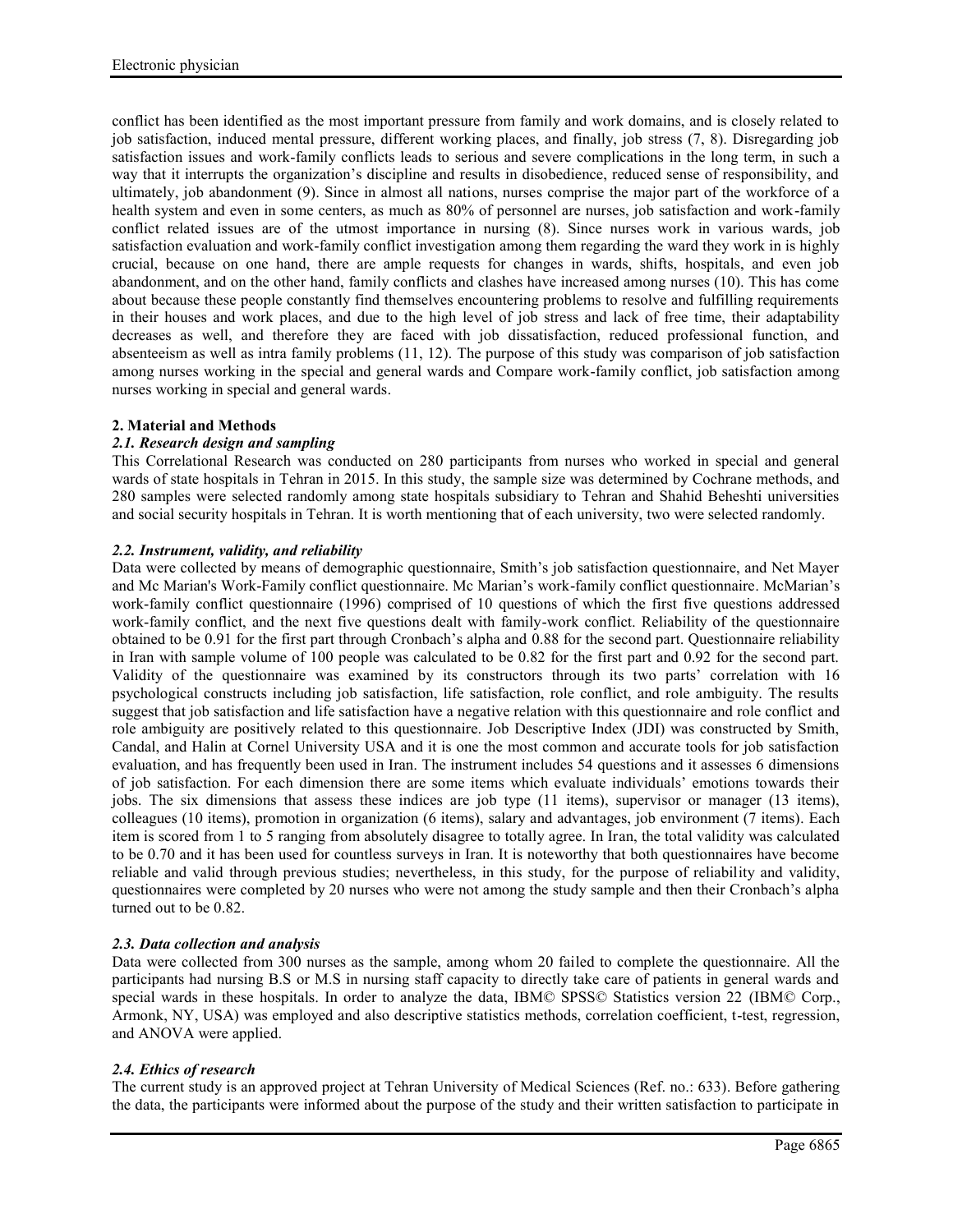the study was gained. The participants were assured that their information would not be disclosed in issued reports of the survey.

### **3. Results**

Among 300 questionnaires which were analyzed, 280 people answered the questions completely. In the demographic information section, the findings show that 86.6% of the participants were female, and 17.1% were male, and among female nurses, 85.3% were working in special wards and 89% in general wards, and among male nurses, 14.7% were working in special wards, and 11% in general wards. The statistics demonstrate that there is a significant relation between the respective ward and nurses' gender. The outcomes of the demographic questionnaire reveals that most of the population under study is married (64.2%) and there was no significant difference observed among nurses' frequency in special and general wards in terms of number of children. In the nurses' work background section in the special and general wards, no significant difference was observed. However, it deserves mentioning that there is a significant relation between the respected ward and nurses' level of education, i.e. in the special wards, 10.4% of nurses hold an M.S., while in general wards only 3.3% of them had an M.S. The statistics demonstrate that, an interest in the nursing profession in special and general wards is demonstrated and there is no significant correlation between the respective ward and nurses' interest in the nursing profession. The findings display that there is no significant correlation between nurses' average age in special and general wards, in special wards, the average age was 34.55, while in general wards it was 35.28. The statistics demonstrate that, there was no significant difference between special and general wards. In the case of frequency distribution of nurses regarding salary adequacy in special and general wards, no significantly meaningful correlation was observed. The statistics demonstrate that: generally, in respect of frequency distribution of nurses' total job satisfaction in special and general wards no significant relation was observed and t-value equals 0.291, which is not significant with 278 degree of freedom (II> 0.05). This is because there is no significant relation between nurses' job satisfaction scores in special and general wards. In other words there is no significant relation between nurses' job satisfaction and the respected ward. In the case of frequency distribution of work-family conflict and family-work conflict in nurses in special and general wards, no significant relation was seen.

### **4. Discussion**

Outcomes of this study reveal that job satisfaction average in clinical nurses in state hospitals of Tehran city is 62.9%, then no difference was found in job satisfaction between general wards and special wards, i.e. job satisfaction levels in general ward nurses was 63.9% and in special ward nurses 61.1%, in a way that the results of the survey by Rahmani showed that job satisfaction in special and general wards is equal and at a medium level (12). In addition, in a survey by Mastaneh, et al. in 2013, it was revealed that nurses' job satisfaction level is medium (3.18 out of 5) that the highest job satisfaction is related to job dimension (3.35) and the least job satisfaction constructing factor relates to salary and advantage dimension (2.34) (13). Also, in a survey by Joulaie et al., job satisfaction level was reported to be medium in nurses (3.17 out of 5) (14). While the findings of this research express that the highest percentage of nurses' job satisfaction in both special and general wards relates to a supervisory aspect in current position which is 43.864 in special wards and 44.15 in general wards, as it was observed, it contradicts the survey by Mastaneh et al., on nurses' job satisfaction in relation to job dimension in current position in special wards which was 30.7083, and in general wards, 20.717. In relation to colleagues' dimension in special wards it was 31.520, and in general wards 30.869, and in relation to job environment in special wards it was 14.833, and in general wards, 15.298. In relation to promotion opportunity in special wards it was 14.87 and in general wards, 14.31. In relation to the payment aspect in special wards it was 10.729, in general wards, 10.55, which indicates that nurses' highest job satisfaction is related to a supervisory dimension and its lowest level is associated with the payment aspect (13). The outcomes of this survey displayed that in cases of comparing workfamily conflict and family-work conflict among special and general ward nurses, no difference exists, however, it should be highlighted that nurses suffer from work-family conflicts more than family-work conflicts, in such a way that the average scores of work-family conflict in special wards was 26.07 and was 25.51 in general wards, and average scores of family-work conflict in special wards was 15.71 and 14.87 in general wards. Although surveys in the field of comparing work-family conflicts and family-work conflicts in special and general wards have not been carried out in Iran, some research in cases of the effect of these conflicts on nurses' tendency to leave their jobs have been performed. In 2010, a study of an investigation into work-family conflict and job or organization abandonment tendency (among nurses working at Ghaem Hospital in Mashhad) was carried out by Doaie, et al. which supported meaningful and positive relations between work-family conflict with role conflict, role ambiguity, and job abandonment tendency variables (15).